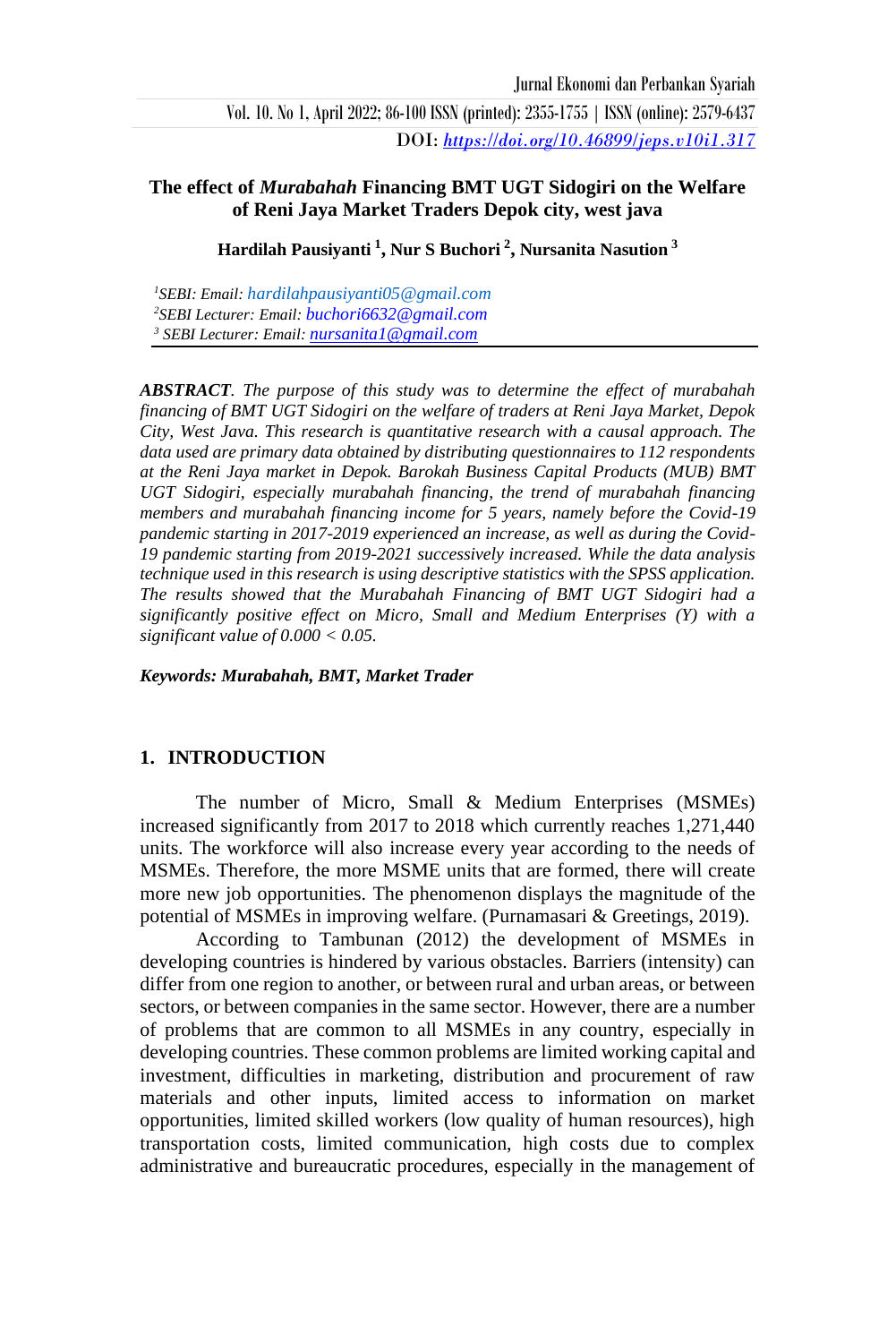business licenses, uncertainty due to regulations and economic policies that do not have clear directions.

Currently, the Indonesian economy is dominated by Micro Economic Enterprises, which is one of the Islamic financial institutions in the micro scope, namely Baitul Maal Wa Tanwil (BMT). BMT is one of the Islamic microfinance institutions that supports capital activities for MSMEs. The growth of BMT in Indonesia continues to grow, sharia institutions which have the similarity of the word integrated independent business conceptually have two functions, the first is as property development (baitul tanwil) and the second function is as a collection of deposit funds for zakat, infaq, and alms (baitul tanwil). maal) and maximize its distribution according to regulations and mandates. As for legal entities, they are still based on government regulations regarding cooperatives, namely in government regulation No. 9 of 1995 concerning the implementation of savings and loan activities by cooperatives, then in this case it is clarified again as contained in the regulation of the Minister of Cooperatives (PERMENKOP) No. 16/Per/M KUKM/IX/2015 concerning the implementation of lending and borrowing business activities and sharia financing by cooperatives.

Based on the data from Bank Indonesia (BI) in October 2017 the performance of Islamic microfinance distribution from BMT increased. There are 4,238 BMTs recorded and 3,200,000 members with total loans and total deposits reaching 13.09 trillion. BMT collaborated with the Ministry of Small and Medium Business Cooperatives in 2017 through a sharia revolving fund program which at that time had distributed financing funds to 326 BMTs worth 400 billion. Meanwhile, non-performing financing (Non Performing Financing) is still small, at 2% (Husaeni & Dewi, 2019).

BMT financing is carried out according to sharia principles, namely with a financing contract which can be in the form of profit sharing that has been agreed upon by both parties. In order for the financing to be used according to the purpose, the BMT institution also carries out coaching activities. The guidance that has been provided by the BMT institution is expected to be able to develop the business it runs, so that with the development of the business it will prove that the financing provided has been used properly.

The focus in this research is murabahah financing. Murabahah financing has the objectives of, among others, to increase the role of BMT, increase BMT income, and help customers who do not have sufficient finances for cash payments and the goal for customers is to obtain fulfillment of asset procurement by purchasing goods. with deferred payments. BMT UGT Sidogiri Pondok Petir Branch is a microfinance institution with a sharia cooperative legal entity in Pondok Petir, Depok City. BMT UGT Sidogiri Pondok Petir Branch itself has been established since 2007, based on data from 2017 to November 2021, it already has 154 members who are given financing.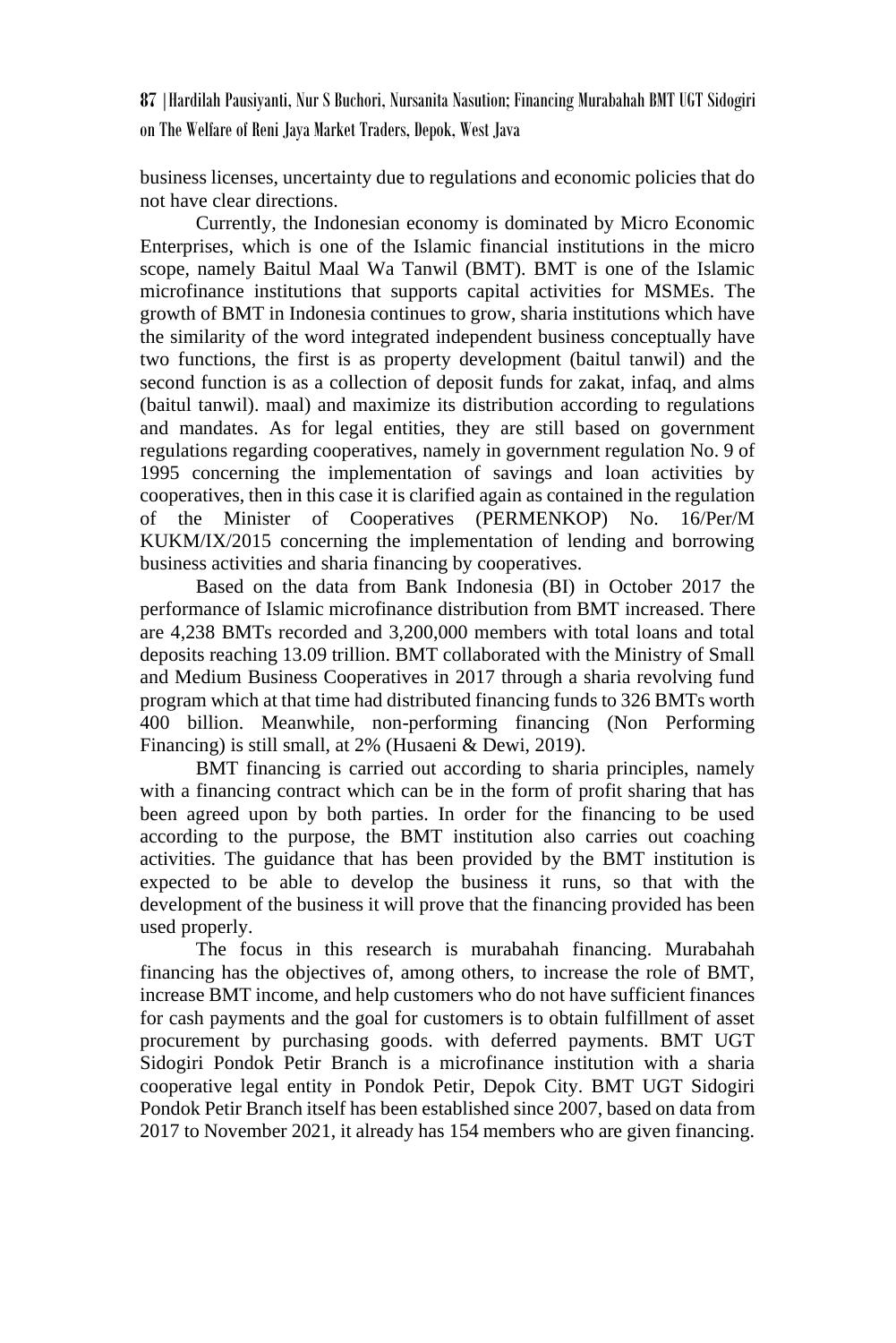The establishment of BMT UGT Sidogiri Pondok Petir Branch as an institution for channeling funds through financing has a positive influence on micro and small business activities. This is reinforced by research results (Husaeni  $\&$ Dewi, 2019) showing that there is a positive and significant influence that has an important role in increasing MSMEs. However, the results of this study are not in line with the results of research revealed by Prastiawati & Satya Darma (2016) which found that the financing provided by BMT had no significant effect on the improvement and development of MSMEs.

Based on the description of the background and the things that have been mentioned above, the authors are interested in conducting a study entitled "The Effect of Murabahah Financing on the Welfare of Traders at Reni Jaya Market, Depok with the formulation of the problem, namely how to finance Murabahah BMT UGT Sidogiri Pondok Petir Branch and how the effect of Murabahah financing of BMT UGT Sidogiri Pondok Petir Branch on the welfare of the income of Reni Jaya market traders.

In accordance with the formulation of the problem above, this research has the following objectives: 1) Knowing the Murabahah Financing of BMT UGT Sidogiri Pondok Petir Branch; 2) Knowing the Effect of Murabahah Financing on the Welfare of Reni Jaya Market Traders.

## **2. LITERATURE REVIEW**

#### **2.1 Murabahah Financing**

According to the Banking Law No. 10 of 1998, financing is the provision of money or equivalent claims, based on an agreement or agreement between a bank (or other financial institution) and another party being financed to return the money or the claim after a certain period of time with compensation or profit sharing (Ministry of Finance, 2021). In the financing of Islamic financial institutions such as *Baitul Maal Wat Tamwil*, the form of financing provided to customers using funds is based on sharia principles that apply a profit-sharing system and or comply with Islamic rules. It is called financing because Islamic institutions at that time provided funds that were useful for the financing needs of customers and deserved to be obtained.

*Bai' al-murabahah* is a sale and purchase agreement on goods where the initial price is added to the agreed profit. In *bai' al-murabahah*, the seller must tell the initial price of the product when it is purchased and determine what level of profit (margin) is added. According to the National Sharia Council of the Indonesian Ulema Council (DSN-MUI) No. 04/DSN-MUI/IV/2000, what is meant by murabahah is selling an item by confirming the purchase price to the buyer and the buyer pays it at a higher price as profit.

According to M. Syafi'i Antonio in his book, Murabahah is the transaction of goods at the original price with an agreed additional profit. In this case, the seller must provide the principal product he bought and determine a level of profit in addition, determine the length of financing and the amount of installments to be paid (Antonio, 2002).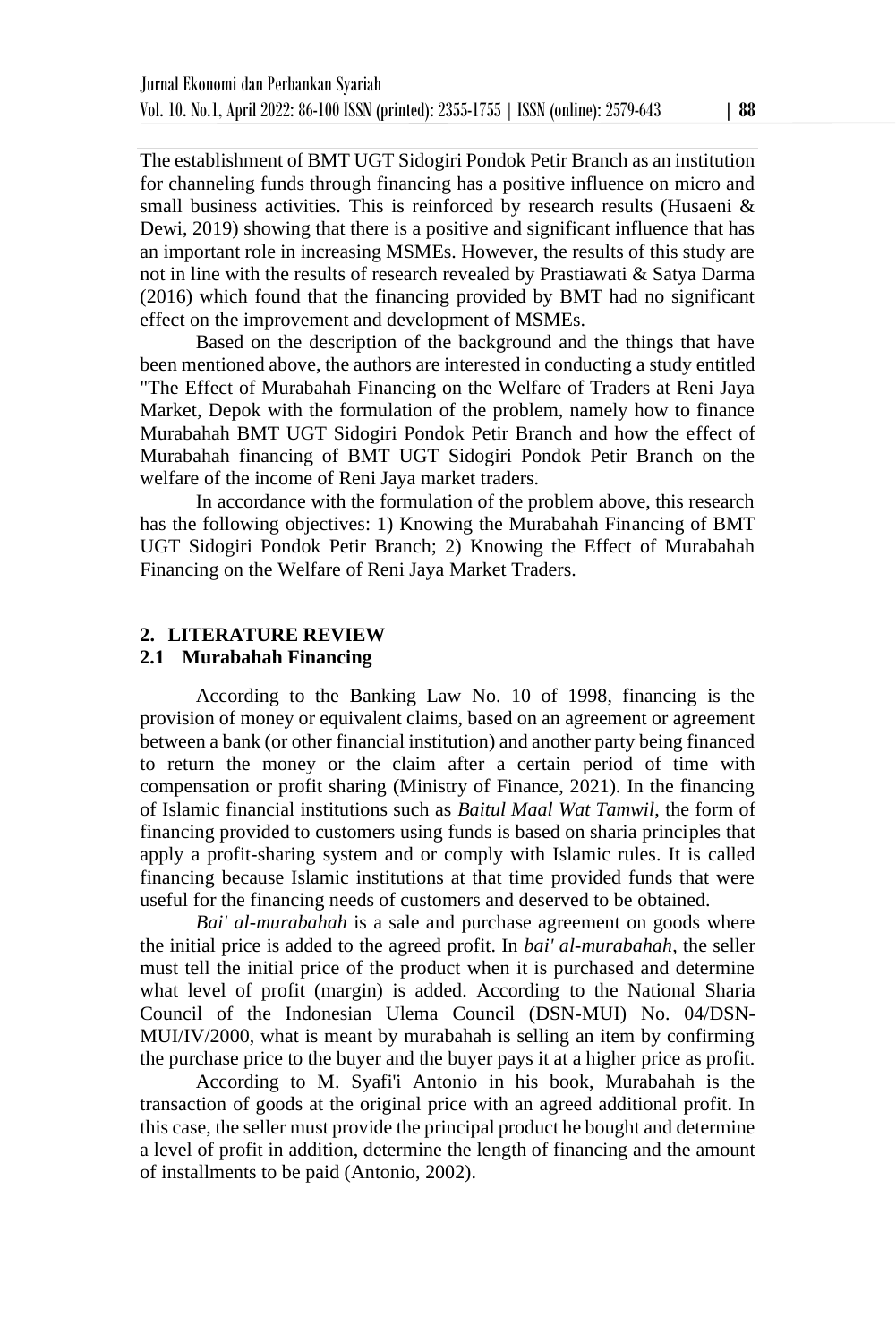## **2.2 Baitul Maal Wat Tamwil (BMT)**

Baitul Maal wat Tamwil (BMT) or called the Integrated Independent Business Center is a microfinance institution that carries out its operations in accordance with sharia principles whose profit sharing is based on a profitsharing system to develop the degree and dignity and support the interests of the poor . This financial institution grew from initial capital originating from local community leaders according to the foundation of the sharia economic system. (Hidayat, 2018). In addition, BMT also has two main functions, namely: 1) *Baitul Tamwil* (house for property development), in this function BMT carries out a goal of developing assets by developing productive businesses and investing in an effort to improve the economic quality of micro entrepreneurs and Small businesses, among others, can realize activities to encourage saving and support financing in economic activities and run according to sharia principles. In sharia activities, the agreement contracts used are wadiah, murabahah, mudharabah, musyarakah and other contracts; 2) *Baitul Maal* (house of treasure), this function is for BMTs to carry out their activities, namely receiving zakat, infaq, alms, and optimally distributing them in accordance with the regulations and mandates.

## **2.3 Welfare**

Welfare literally according to the Big Indonesian Dictionary (KBBI) by WJSPoerwodarminto, is security and safety (pleasure of life). As for the meaning of prosperity, it is safe and prosperous, safe (apart from all disturbances, difficulties and so on). Welfare is a condition in which people are met with the physical needs of their income, including psychological and social needs, so that people can feel good and safe and are able to carry out social functions (Prastiawati & Satya Darma, 2016).

Al-Ghazali said that the welfare (*mashlahah*) of a society depends on the pursuit and maintenance of five basic goals; (1) Religion (*Al-din*); (2) life or soul (nafs); (3) family or lineage (*nasl*); (4) property or wealth (*maal*); and (5) intellect or reason (*aql*). He emphasized that according to the guidance of revelation, "the good of this world and the hereafter (*maslahat al-din wa aldunya*) is the main goal". Al-Ghazali defines the economic aspect of his social welfare function within the framework of a tripartite hierarchy of individual and social utilities including: needs (*dharuriat*), pleasures or comforts (*hajaat*), and luxuries (*tahsiniat*). (Choiriyah & Dela, 2019).

## **2.4 Small Micro and Medium Enterprises (MSMEs)**

Through Law no. 9 of 1999 and due to the increasingly dynamic state of development that was changed to Law No. 20 Article 1 of 2008 concerning Micro, Small and Medium Enterprises, the definition of MSMEs is as follows: 1) Micro Enterprises are productive businesses owned by individuals and/or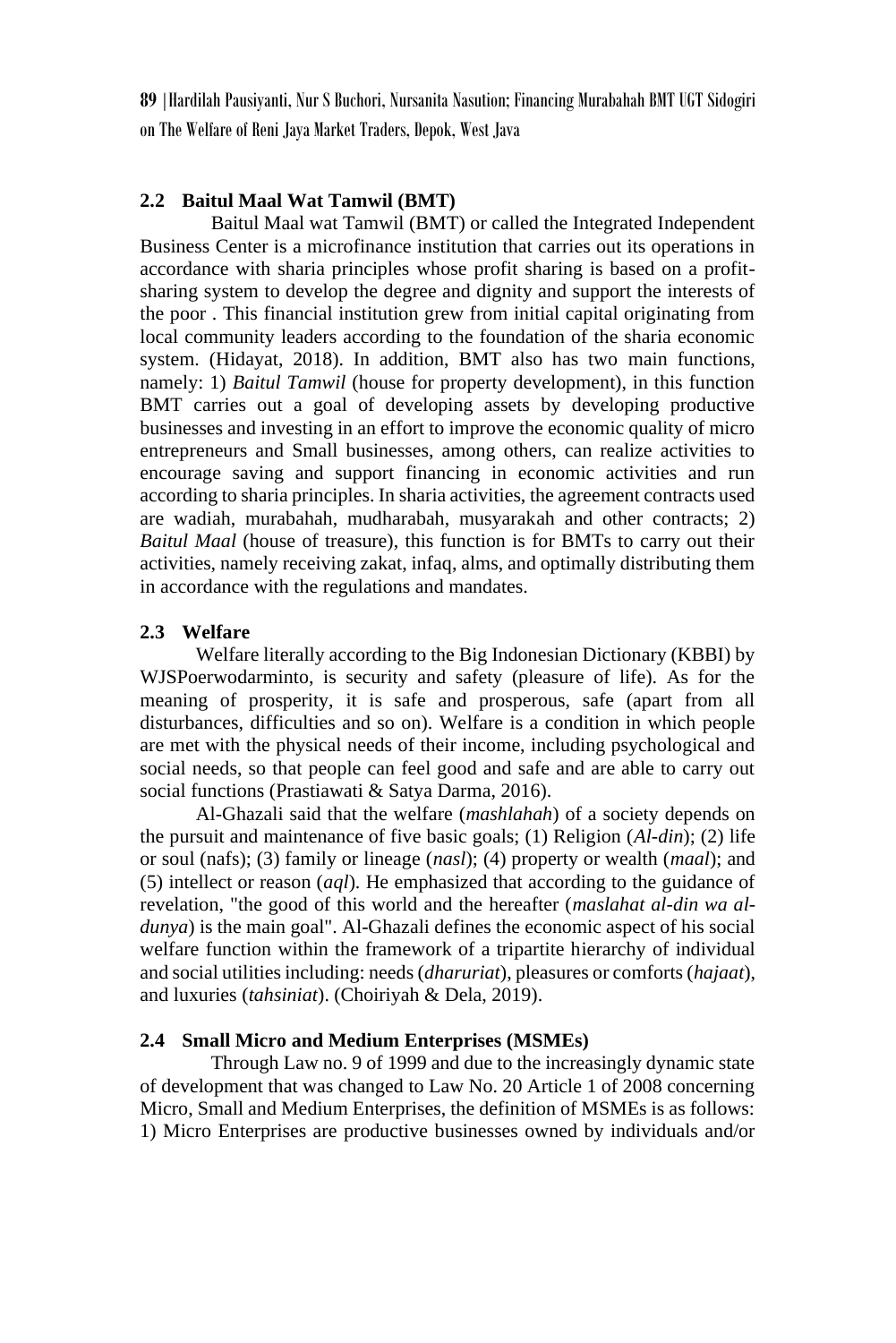entities individual businesses that meet the criteria for Micro Enterprises as regulated in this Law; 2) Small Business is a productive economic business that stands alone, which is carried out by individuals or business entities that are not subsidiaries or not branches of companies that are owned, controlled, or become part either directly or indirectly of Medium Enterprises or Large Businesses that meet Small Business criteria as referred to in this Law; 3) Medium Enterprises are productive economic businesses that stand alone, which are carried out by individuals or business entities that are not subsidiaries or branches of companies that are owned, controlled, or become part either directly or indirectly with Small Businesses or Large Businesses with total assets. net or annual sales proceeds as regulated in this Law.

### **HYPOTHESES**

A hypothesis is simply an opinion or conjecture that is temporary. The word hypothesis comes from the Greek, hypo which means under thesis which means establishment, upheld opinion, certainty. If it is freely used, the hypothesis means an opinion whose truth is still in doubt. To be able to ensure the truth of this opinion, then a hypothesis must be tested for truth. The hypotheses in this study are: 1)  $H0 = Murabahah Financing (X1)$  has no effect on the Welfare of Micro, Small and Medium Enterprises  $(Y)$ ; 2) H1 = Murabahah Financing (X1) is very influential on the Welfare of Micro, Small and Medium Enterprises (Y).

#### **3. RESEARCH METHODOLOGY**

The type of research used in this study is a quantitative research with a causality research approach. Quantitative research emphasizes testing theories through measuring research variables with numbers and analyzing data using statistical procedures. (Nur & Bambang, 2016, p. 12).

While this study uses a causal approach. The causality approach is a research that aims to investigate a causal relationship. Therefore, it involves one or more independent variables (the cause of the research hypothesis) and their relationship to one or more dependent variables.

The type of data used in this research is primary data. The data source used is Primary Data. Primary data is a source of data obtained directly from the original source (not through an intermediary). Primary data is specifically collected by researchers to answer research questions. Primary data were specifically collected by researchers to answer research questions (Nur & Bambang, 2016, pp. 146-147).

In this study, researchers obtained direct data from members of BMT UGT Sidogiri Pondok Petir Branch who were given financing to find out how the Effect of BMT UGT Sidogiri Main Branch Pondok Petir on the Welfare of Micro, Small and Medium Enterprises (MSMEs).

The data collection technique in this research is using a questionnaire. The questionnaire contains questions posed by researchers to respondents (objects of research). The main purpose of the questionnaire is to help obtain data from respondents. This serves as an initial guide for each interviewer and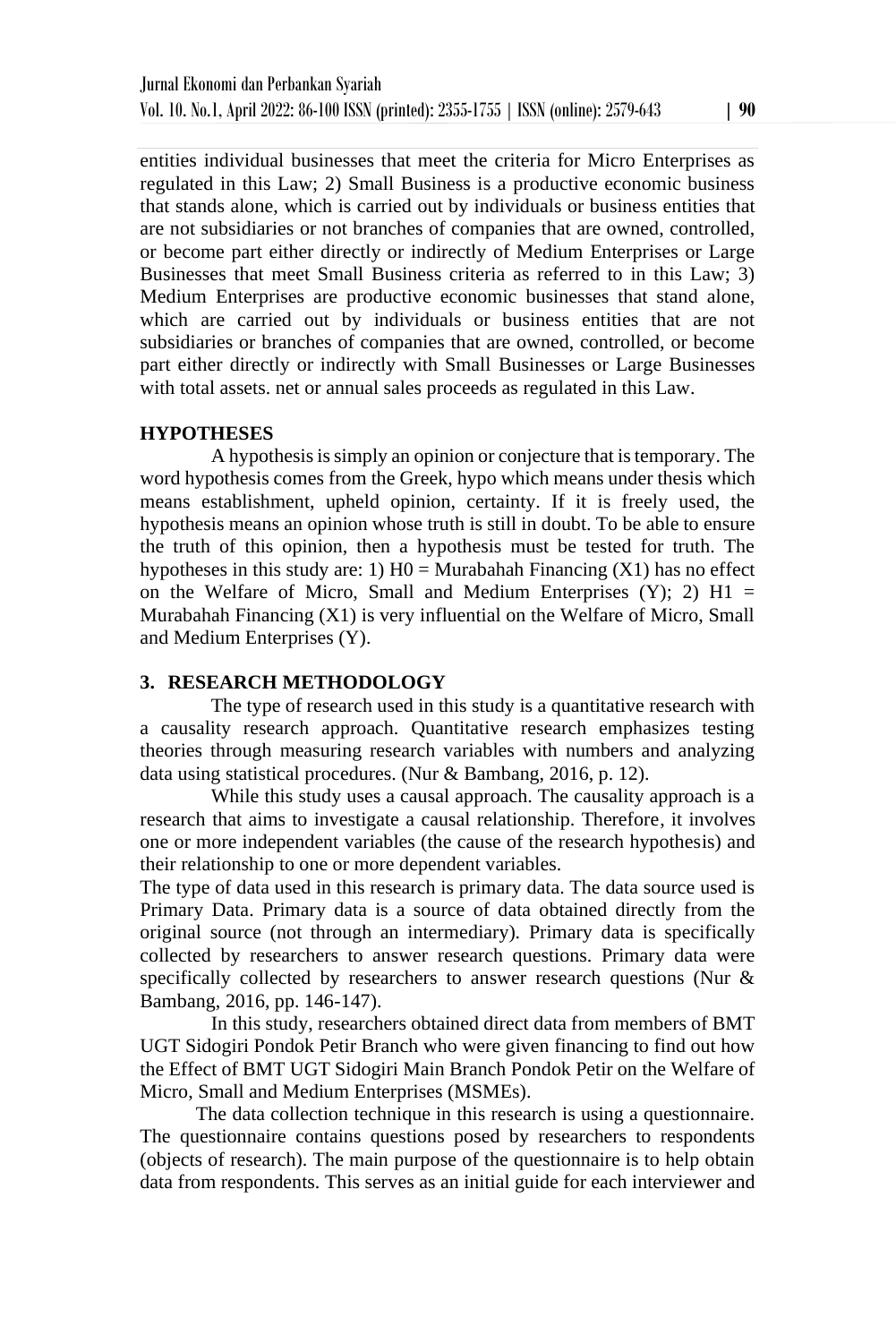provides appropriate questions that have been made by the researcher. Questionnaires are a tool to assist research activities carried out by direct surveys to respondents and interviews to obtain everything and the capacity possessed by these respondents so that the necessary data can be obtained. well (Sandjaja & Purnamasari, 2017).

Researchers can examine all elements of the population or called a census or examine some of the elements of the population which is called a sample study. Technically, researchers will generally experience difficulties if the number of population elements is relatively large or even difficult to calculate. Therefore, for practical reasons, it is possible to examine some elements of the population as a sample (Nur & Bambang, 2016, pp. 115-116). The population in this study were 154 members of BMT UGT Sidogiri who were given Murabahah financing. The sample taken in this study were 112 members.

## **3.1. OPERATIONAL DEFINITION OF VARIABLES**

The variables used in this study consisted of independent variables and dependent variables. The independent variable (X) includes Murabaha Financing. While the dependent variable (Y) is the Welfare of MSMEs at Reni Jaya Market Traders, Depok City, West Java.

From the explanation above, the research variables can be operationalized as follows:

| Varia | Dimensions | <b>Statement</b>                | Reference   |
|-------|------------|---------------------------------|-------------|
| ble   |            |                                 |             |
| (X)   | Confidence | 1. is very helpful for you in   | Adaptation  |
|       |            | running your business.          | from Syahri |
|       |            | 2. This Murabahah financing has | Ramadhan    |
|       |            | a positive impact on the        | (2017)      |
|       |            | business run by the parents.    |             |
|       |            | 3. Murabaha financing is the    |             |
|       |            | most appropriate choice to      |             |
|       |            | develop a business.             |             |
|       | Services   | 4. The services provided by     | Adaptation  |
|       |            | BMT to you regarding this       | from Rohima |
|       |            | financing product are good.     | (2018)      |
|       |            | Employees respond quickly<br>5. |             |
|       |            | and accurately to your needs.   |             |

Table 2. Research Indicators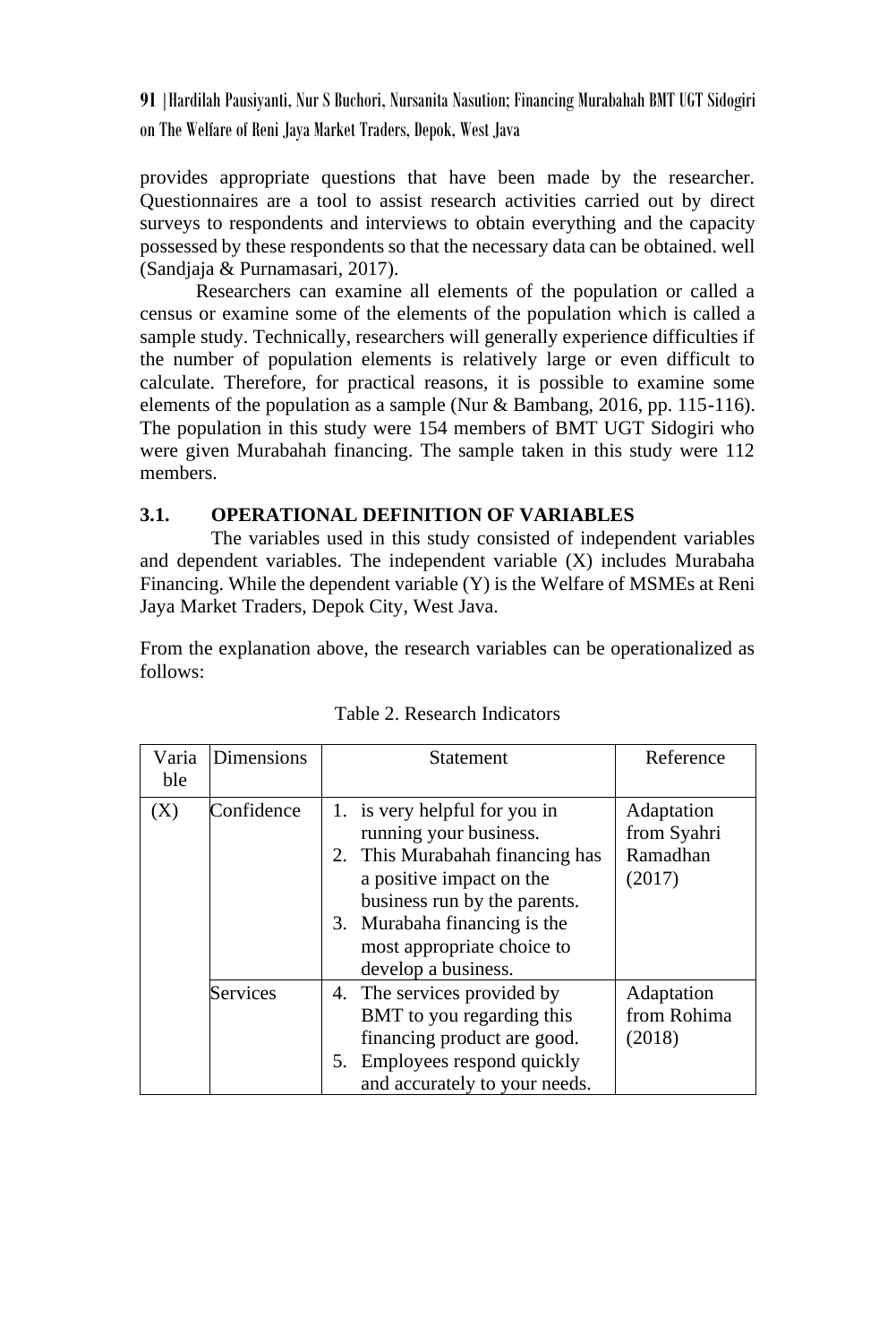| Varia<br>ble                 | <b>Dimensions</b> |                   | Statement                                                                                                                                                                                                                                               | Reference                                                    |
|------------------------------|-------------------|-------------------|---------------------------------------------------------------------------------------------------------------------------------------------------------------------------------------------------------------------------------------------------------|--------------------------------------------------------------|
|                              | Margin            | 6.                | The margin specified in<br>Murabahah is light and not<br>burdensome.                                                                                                                                                                                    | Adaptation<br>from Maisaroh<br>(2017)                        |
|                              | Requiremen<br>ts  | 7.                | The requirements and<br>administrative costs in<br>applying for financing are<br>easy for you to understand and<br>fulfill.                                                                                                                             | Adaptation<br>from Sahany,<br>2015)                          |
|                              | Term The          | 8.                | agreed period of Murabahah<br>financing is not burdensome<br>for you.                                                                                                                                                                                   | Adaptation of<br>Choiriyah &<br>Dela (2019)                  |
|                              | installments      | 9.                | of Murabahah financing do<br>not burden you.                                                                                                                                                                                                            | Adaptation of<br>Reski (2017)                                |
|                              | The<br>guarantee  | 10.               | guarantee set by BMT UGT<br>Sidogiri Depok does not<br>burden you.                                                                                                                                                                                      | Adaptation of<br>Murtadho<br>(2019)                          |
| Welf<br>are of<br><b>MSM</b> | sales             | 11.               | from BMT UGT Sidogiri<br>increase your sales results.                                                                                                                                                                                                   | Adaptation<br>from Saadah<br>(2019)                          |
| <b>Es</b><br>(Y)             | Income            | 12.               | business profit or profit<br>increases after receiving<br>financing from BMT UGT<br>Sidogiri                                                                                                                                                            | Adaptation<br>from Marfuah<br>& Hartiyah<br>$(2019)$ Your    |
|                              | developmen        | 13.<br>14.<br>15. | has progressed after obtaining<br>financing from BMT UGT<br>Sidogiri.<br>The business development<br>that you feel is in accordance<br>with the current target or<br>desire.<br>sure that one day your<br>business can develop much<br>better than now. | Adaptation of<br>Vabella et al.<br>(2018)                    |
|                              | Requiremen<br>ts  | 16.<br>17.        | The income earned during<br>opening this business is<br>sufficient to meet your food<br>needs.<br>The income earned during<br>opening this business is<br>sufficient to meet the spiritual<br>and physical needs of the<br>father/mother.               | Adaptation<br>from<br>Prastiawati &<br>Satya Darma<br>(2016) |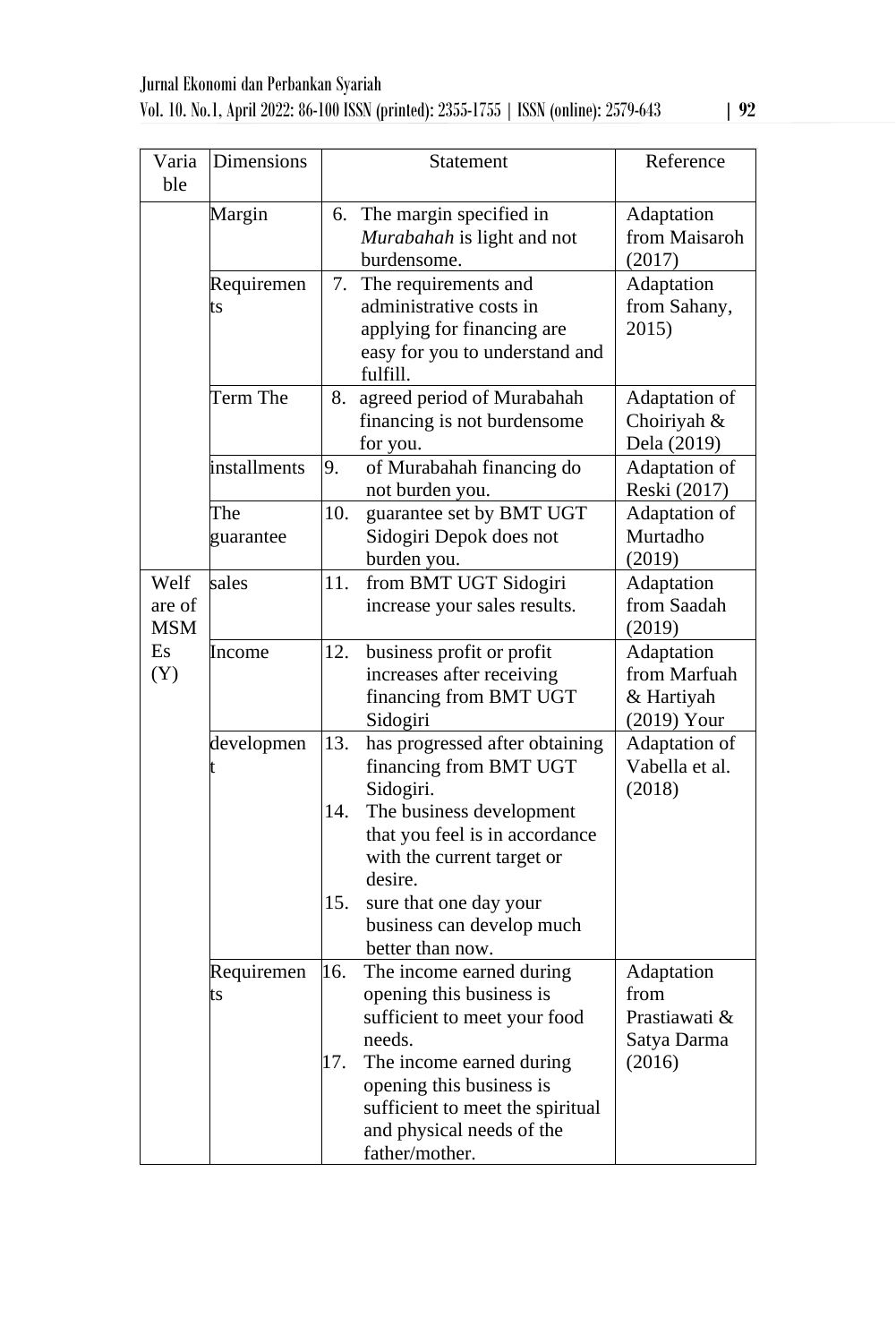| Varia<br>ble | Dimensions | Statement                                                                                                                                           | Reference                               |
|--------------|------------|-----------------------------------------------------------------------------------------------------------------------------------------------------|-----------------------------------------|
|              |            | 18. You can buy<br>goods<br><sub>or</sub><br>materials to be sold in the<br>business you run.<br>19. You can meet the daily needs<br>of the family. |                                         |
|              | Manpower   | 20. Can add workers to facilitate<br>your work                                                                                                      | Adaptation<br>from Hartono<br>& Hartomo |

# **4. RESULTS AND DISCUSSION**

## **4.1. Financing products and services at BMT UGT Sidogiri**

UGT MUB (Business Capital Barokah) is a financing facility working capital for customer members who have micro and small businesses. The financing contract used is a profit-sharing based contract (Mudharabah/Musyarakah) or sale and purchase (Murabahah).

Murabaha financing is said to be the most sought after by customer members who have micro, small and medium enterprises. The following is the trend of murabahah financing at the BMT UGT Sidogiri Pondok Lightning branch before Covid-19 until after the occurrence of Covid-19. Comparison can be seen from the number of murabaha financing members and the income of murabahah financing for 5 years, namely in 2017 to 2019.



Graph 1. Trend of BMT UGT Sidogiri Murbahah Financing Members in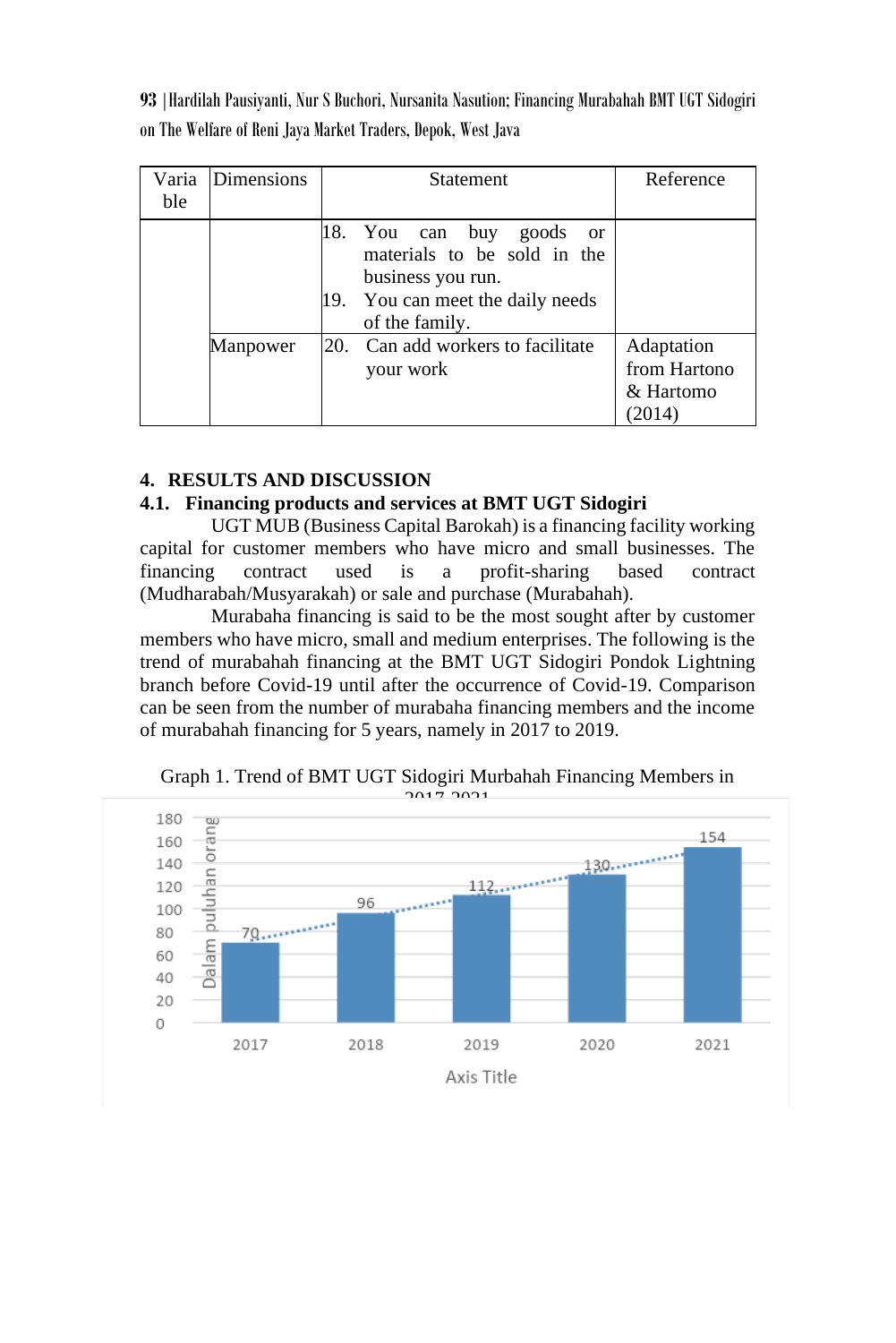*Source*: (*Primary Data Processed: 2022)*

Based on Graph 1 in The above can be seen in the conditions before Covid-19, namely in 2017 to 2019 there was an increase in murabahah financing members, namely in 2017 as many as 70 members, in 2018 as many as 96 members and in 2019 as many as 112 members. Then when the Covid-19 pandemic occurred, from 2019 to 2021, it could also be seen that there was an increase in murabahah financing members, namely in 2019 as many as 112 members, in 2020 as many as 130 members and in 2021 as many as 154 members. It can be concluded that during the last 5 years there has been an increase in members of murabahah financing at the BMT UGT Sidogiri Pondok Lightning branch.





```
2021
```
Based on Graph 2 above, it can be seen in conditions before Covid-19, namely in 2017 to 2019, the amount of income from murabahah financing of BMT UGT Sidogiri Pondok Lightning branches in 2017 amounted to 6,577,040 billion, in 2018 there was an increase of 6,837,202 billion and in 2019 there was an increase of 7,507,007 billion. Then when the Covid-19 pandemic occurred, starting from 2019 to 2021, it experienced a steady increase, in 2019 it was 7,507,007 billion, in 2020 it was 7,795,480 billion and in 2021 it was 8,574,649. It can be concluded that during this pandemic there was an increase in murabahah financing income at the BMT UGT Sidogiri Pondok Lightning branch.

# **4.2. Description of Respondent Data**

Description of respondent data is a process of describing the respondents based on gender, age, occupation and income. In this study there were 112 respondents. In the sample it has been determined that the sample of this study amounted to 112 people. From the results of distributing

*Source*: (*Primary Data Processed: 2022)*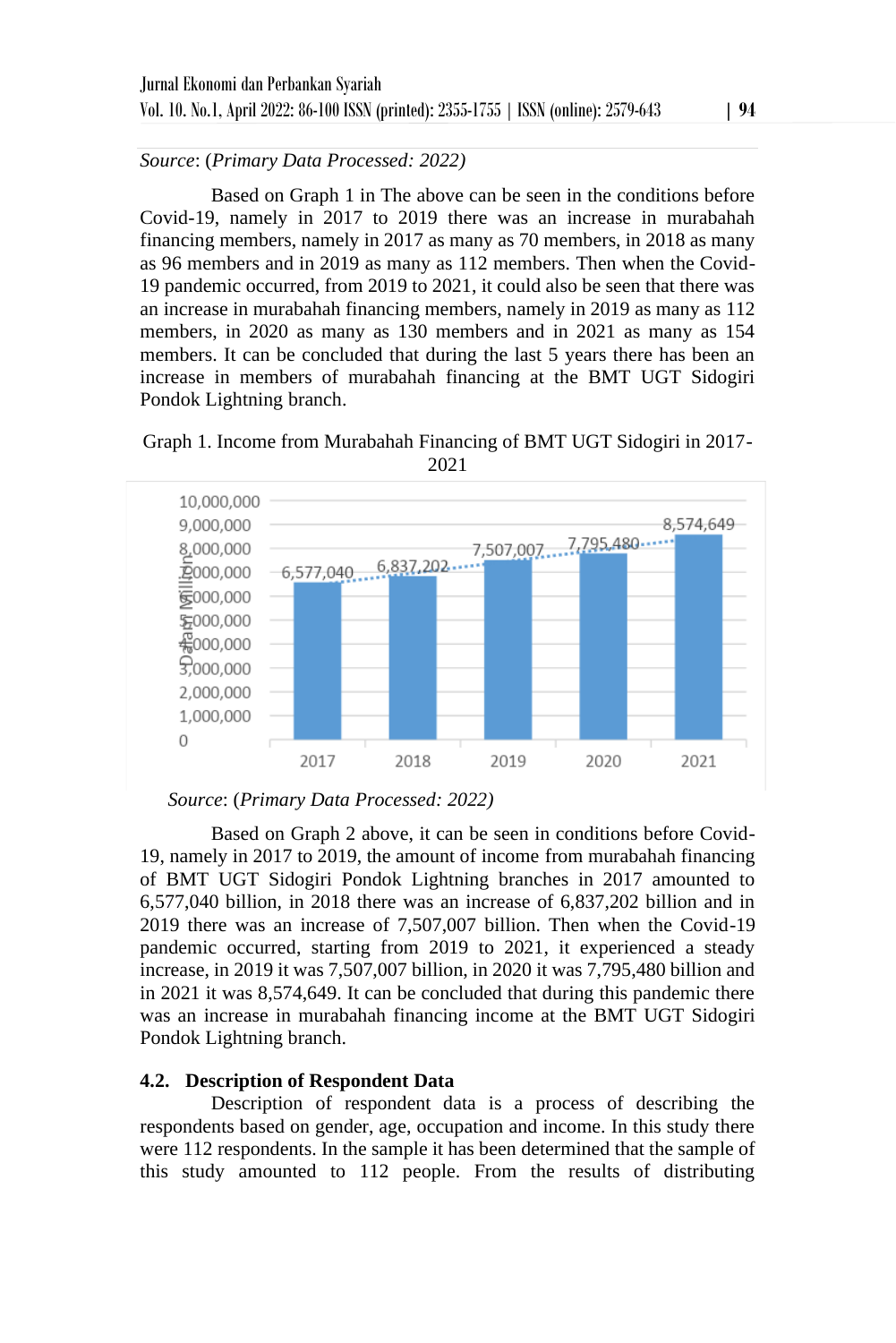questionnaires in the field, 112 answers were obtained from respondents. Based on the research conducted, the description of the respondent's data is seen from the respondent's gender, respondent's age, respondent's occupation and respondent's income, as follows:

## **1 Gender of Respondents**

| Gender | Total      | <b>Percentage</b> |
|--------|------------|-------------------|
| Female | 50         | 54%               |
| Male   |            | 46%               |
| Total  | 112 people | 100%              |

*Source: Primary Data Processed, 2022*

Based on the information in table 3, it can be seen that there are 60 male respondents and 52 female respondents, a total of 112 people. From the results of the data on the sex of the respondents in this study, it is known that the respondents in this study were dominated by male respondents, namely as much as 54%.

### **2 Age of Respondents**

In this study, the ages of respondents were grouped into six sections, namely: 15-20 years old, 21-30 years old, 31-40 years old, 41-50 years old, 51- 60 years old and 61-70 years old. The classification of respondents' age data can be seen in the following table.

| Age of             | <b>Total</b> | <b>Percentage</b> |
|--------------------|--------------|-------------------|
| <b>Respondents</b> |              |                   |
| $15-20$ years      | 2            | 2%                |
| $21-30$ years      | 21           | 19%               |
| $31-40$ years      | 23           | 21%               |
| $41-50$ years      | 30           | 27%               |
| $51-60$ years      | 29           | 26%               |
| $61-70$ years      |              | 6 %               |
| <b>Total</b>       | 112 people   | 100%              |

Table 4. Age of Respondents

*Source: Primary Data Processed, 2022*

Based on the information in table 4, it is known that the respondents of BMT UGT Sidogiri Pondok Petir Branch, especially the traders of Pasar Reni Jaya Pondok Petir, were taken as many as 112 people, most of whom were aged 41-50 years. Based on the table, it provides information that the majority are aged 15-20 years as many as 2 respondents or 2%, aged 21-30 years are 21 respondents or 19%, aged 31-40 years are 23 respondents or 21%, aged 41- 50 years as many as 30 respondents or 27%, then those aged 51-60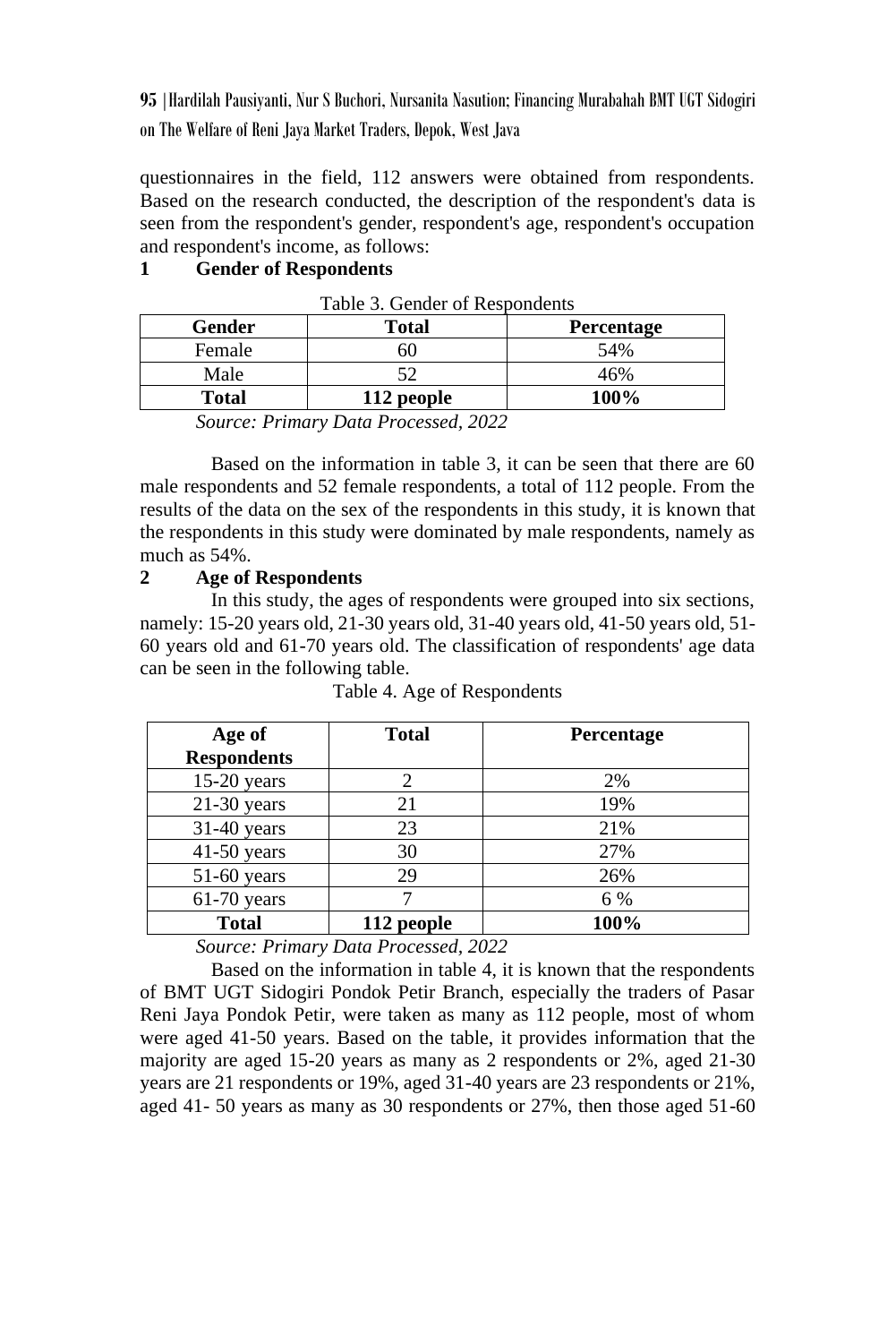years as many as 29 respondents or 26% and those aged 61-70 years as many as 7 respondents or 6%.

## **3 Type of Business**

Table 5. Type of Business Respondents

| <b>Type of Business</b> | Total      | <b>Percentage</b> |
|-------------------------|------------|-------------------|
| of Merchants            | 108        | 96%               |
| <b>Services</b>         |            | 4%                |
| Total                   | 112 people | $00\%$            |

*Source: Primary Data Processed, 2022*

Based on the information in table 5, it is known that respondents are BMT Customers UGT Sidogiri Pondok Petir Branch, especially in Reni Jaya Market Pondok Petir traders who were taken as many as 112 people were mostly dominated by the type of business as traders as many as 108 respondents or 96% and services as many as 4 respondents or 4%.

### **4 Respondents' Income**

In this study, respondents' income is grouped into five parts, namely: from Rp. 500,000-Rp. 1,000,000, Rp. 1,000,000-Rp. 5,000,000, Rp. 5,000,000-Rp. 10,000,000, Rp. 10,000,000-Rp. 20,000,000, Rp 20,000,000- Rp 50,000,000. Classification of respondents' income data can be seen in the following table.

| Income $(Rp)$            | Total (in 1<br>month) | Percentage |
|--------------------------|-----------------------|------------|
| $500,000 - 1,000,000$    |                       | 4%         |
| $1,000,000 - 5,000,000$  | 80                    | 71%        |
| $5,000,000 - 10,000,000$ | 14                    | 13%        |
| 10,000,000 - 20,000.000  | 11                    | 10%        |
| 20,000,000 - 50,000,000  | $\mathcal{D}$         | 2%         |
| <b>Total</b>             | 112 people            | 100%       |

Table 6. Income of Respondents

*Source: Primary Data Processed, 2022*

Based on the information in table 6, it is known that the respondents are BMT Customers UGT Sidogiri Pondok Petir Branch, especially the traders at Pasar Reni Jaya Pondok Petir taken as many as 112 people, most of the income is dominated by the amount of income ranging from Rp. 1,000,000 - Rp. 5,000,000 with the following details starting from Rp. 500,000-Rp. 1,000,000 as many as 5 respondents or 4%, starting from Rp. 1,000. 000 - Rp. 5,000,000 as many as 80 respondents or 71%, starting from Rp. 5,000,000 - Rp. 10,000,000 as many as 14 respondents or by 13%, starting from Rp. 10,000,000-Rp. 20,000,000 as many as 11 respondents or by 10 % and starting from Rp. 20,000,000 to Rp. 50,000,000 as many as 2 respondents or as many as ar 2%.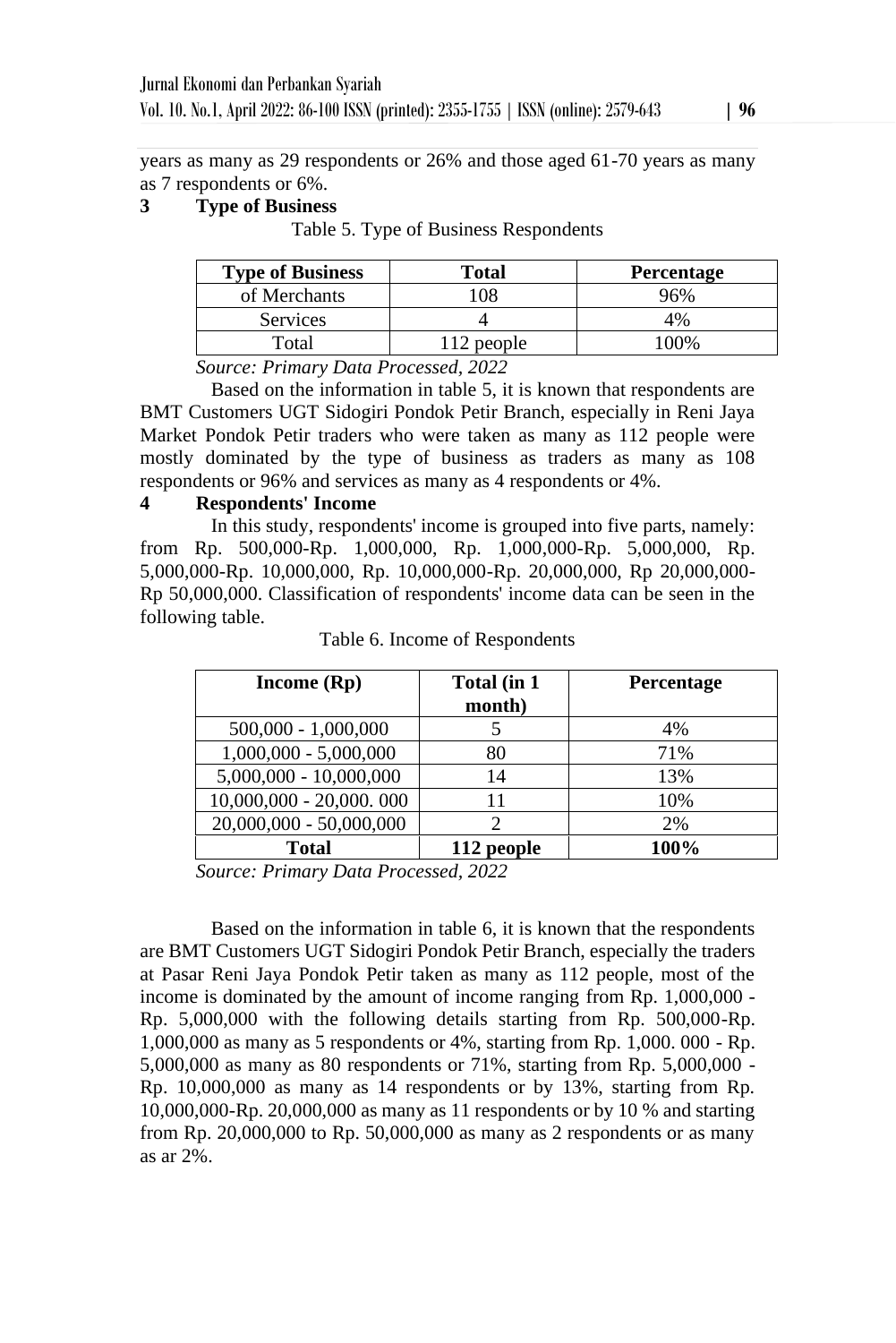# **4.4.** Simple **Linear Regression**

Test Simple linear regression test aims to see whether or not there is an influence between the independent variable and the dependent variable. The calculation of the multiple linear regression analysis was performed using the SPSS (Statistical Product and Service Solution) application.

## **4.5.**Coefficient **of Determination**

Table 7. Coefficient of Determination (2)

| <b>Model Summary</b>                           |  |        |        |          |  |  |
|------------------------------------------------|--|--------|--------|----------|--|--|
| Std. Error of the<br>Adjusted R                |  |        |        |          |  |  |
| Model<br>R                                     |  | Square | Square | Estimate |  |  |
| 673.670<br>.821 <sup>a</sup><br>.610           |  |        |        |          |  |  |
| a. Predictors: (Constant), Murabahah Financing |  |        |        |          |  |  |

*Source*: (*Primary Data Processed: 2022*)

In the calculation results with the help of the SPSS (Statistical Product and Service Solution) application, it can be seen from the table above that the coefficient of determination (R Square) is 0.673 or means 67.3% of the UMKM Welfare variable (Y) can be explained by the Murabahah Financing variable (X) while the rest is explained by causes or other variables not examined in this study.

# **4.6.The T-test**

t-test is used to see how much influence one independent variable (X  $=$  Murabahah Financing) has on the dependent variable (Y = MSME Welfare). The conclusions are drawn based on the t table at a significance level of  $= 5\%$ with df (Number of respondents  $-1$ ) = 111. Based on the t table with a significance level of  $= 5\%$ , the t table is 1.981.following table shows the results of testing a simple linear regression model as follows:

| Coefficients <sup>a</sup> |            |                |            |           |      |      |
|---------------------------|------------|----------------|------------|-----------|------|------|
|                           |            |                | Standardi  |           |      |      |
|                           |            |                |            | zed       |      |      |
|                           |            | Unstandardized |            | Coefficie |      |      |
|                           |            | Coefficients   |            | nts       |      |      |
| Model                     |            |                | Std. Error | Beta      | т    | Sig. |
|                           | (Constant) | 4.970          | 1,584      |           | 3,13 | ,002 |
|                           |            |                |            |           |      |      |

| Table 8. T-Test Results |  |
|-------------------------|--|
|-------------------------|--|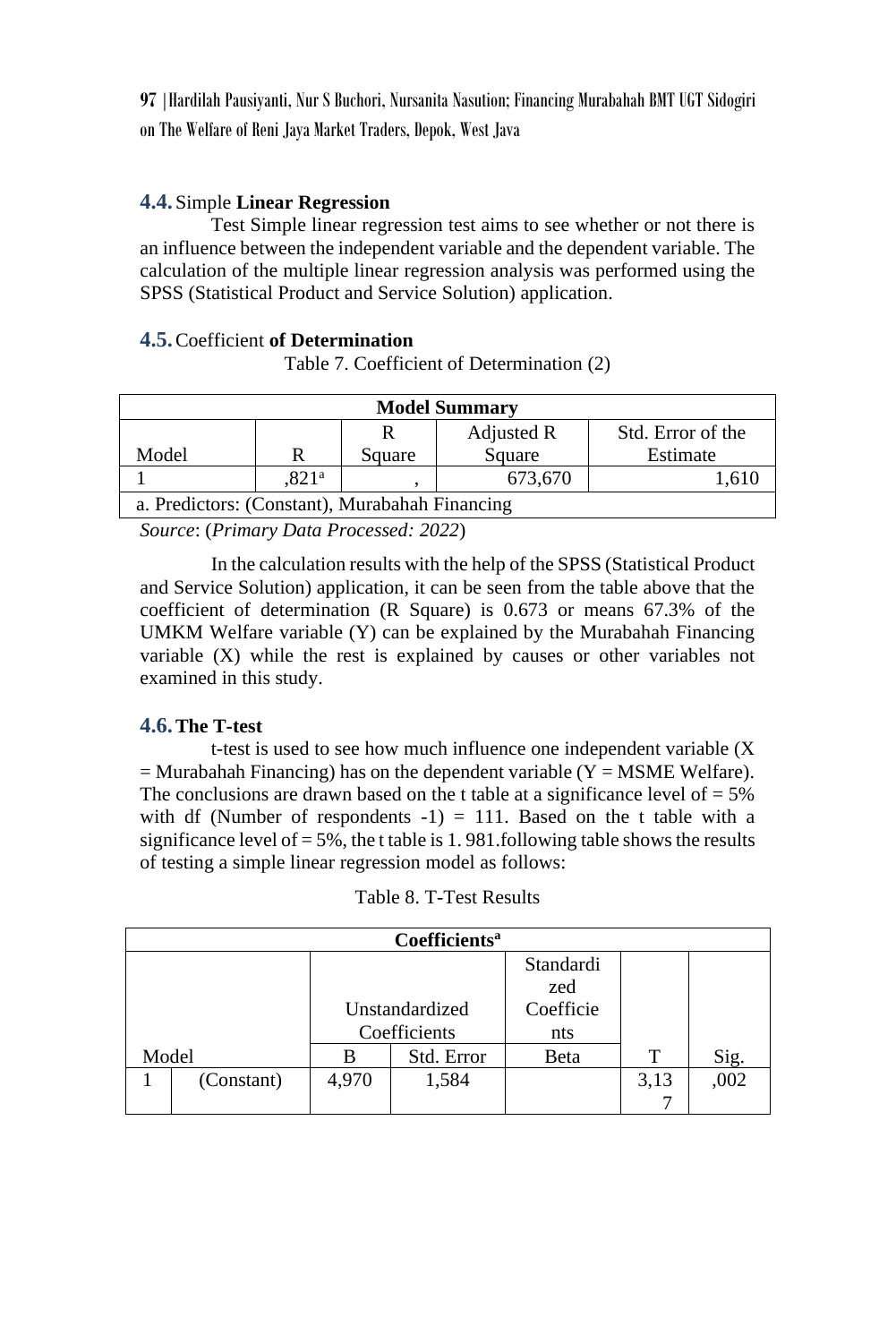|                                         | Murabahah | .657 | 044 |  |  | .000 |
|-----------------------------------------|-----------|------|-----|--|--|------|
|                                         | Financing |      |     |  |  |      |
| a. Dependent Variable: Welfare of MSMEs |           |      |     |  |  |      |
|                                         |           |      |     |  |  |      |

*Source*: (*Primary Data Processed: 2022*)

Based on the table above, the effect of Murabahah Financing  $(X)$  on the Welfare of MSMEs (Y), is known to be the value of Sig. for the variable X to Y of  $0.000 \le 0.05$  and t count  $15.056 > t$  table 1.981, it can be concluded that there is an effect of the Independent variable  $(X)$  on the Dependent variable (Y). Based on the table above, we get a simple linear regression equation  $Y =$  $4.970 + 0.657$  X where X is the independent variable and Y is the dependent variable.

## **5. CONCLUSION**

Based on data analysis, it is proven that empirically it can be concluded that: 1) The trend of Murabahah financing at BMT UGT Sidogiri before Covid-19 from 2017 to 2019 in terms of members and income has increased, as well as during the Covid-19 pandemic starting from 2019 until 2021 in terms of members and income also increased and; 2) Murabahah Financing UGT Sidogiri has a positive and significant effect on the welfare of Reni Jaya Market Traders. This means that the better the level of murabahah financing for BMT UGT Sidogiri, the welfare of the Reni Jaya market traders will increase.

# **6. REFERENCES**

- Agza, Y., & Darwanto. (2017). The Influence of Murabahah, Musyarakah, and Transaction Costs on Profitability of Islamic People's Financing Banks. *Iqtishadia: Journal of Islamic Economics and Business Studies, STAIN Kudus*, *10*(1), 225–245.
- Anjani, R., & Hasmarani, MI (2016). The effect of mudharabah, musyarakah and murabahah financing on the profitability of BPRS in Indonesia for the period 2012-2015. *Journal of Islamic Economics & Finance*, *2*(2), 38–45. https://doi.org/10.20885/jeki.vol2.iss2.art5
- Antonio, MS (2002). *Islamic banking: from theory to practice - Muhammad Syafi'i Antonio - Google Book*. https://books.google.co.id/books?id=r3yFiZMvgdAC&printsec=frontco ver&sou#v=onepage&q&f=false
- Asipah, A., & Fahrullah, A. (2019). The Effect of Murabahah Financing on the Development of MSMEs in Ngoro District. *Journal of Islamic Economics*, *2*(3), 250–258.
- Choiriyah, C., & Dela, C. (2019). The Effect of BMT Surya Barokah Palembang's Capital Financing on Increasing Income and Welfare of Micro Entrepreneurs. *Islamic Banking: Journal of Islamic Banking*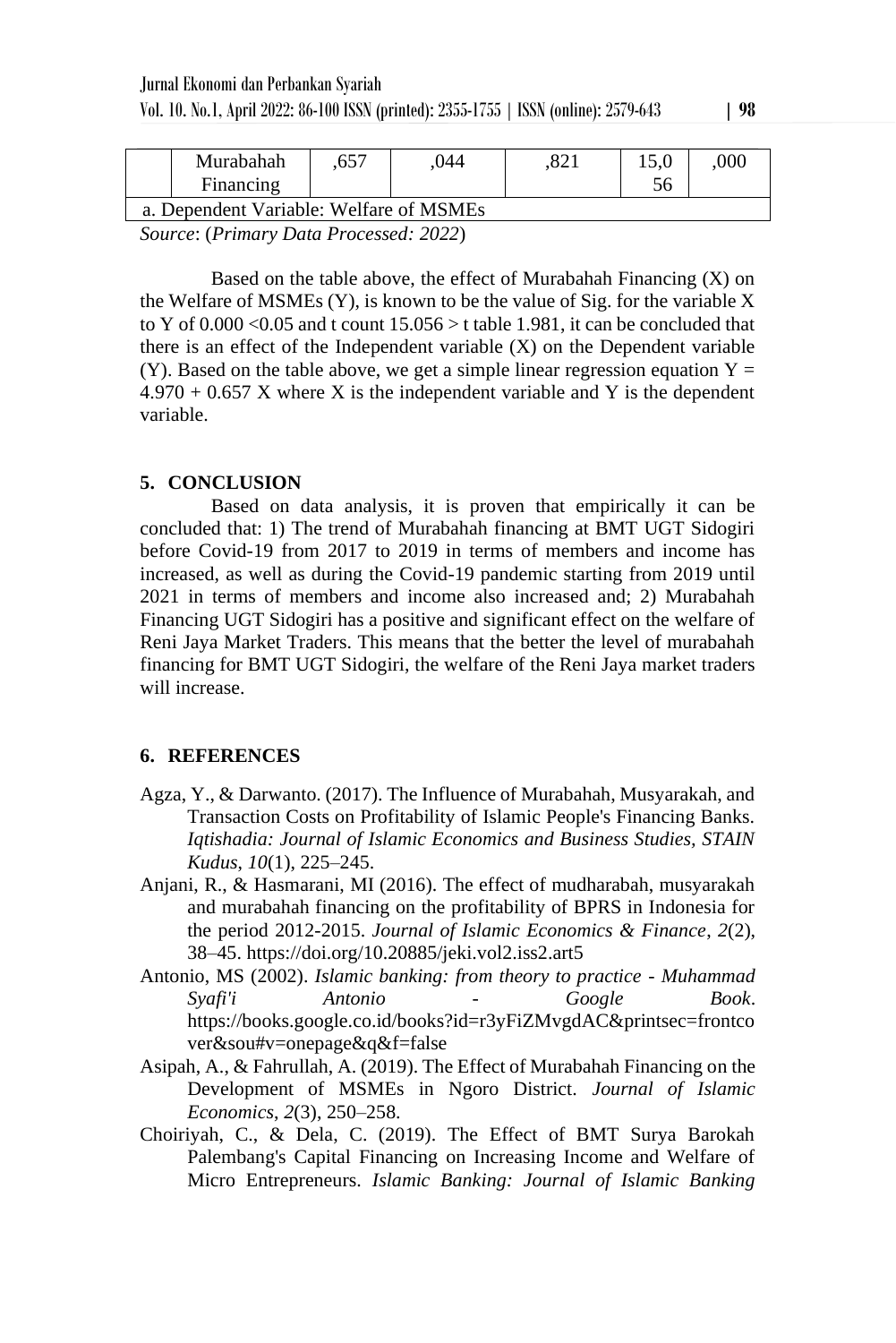*Thought and Development*, *4*(2), 21–54. https://doi.org/10.36908/isbank.v4i2.57

Finance. (2021). *Law of the Republic of Indonesia Number 10 of 1998 concerning Banking*.

https://jdih.kemenkeu.go.id/fulltext/1998/10tahun~1998uu.htm

- Hartono, H., & Hartomo, DD (2014). Factors Affecting the Development of MSMEs in Surakarta. *Journal of Business And Management*, *14*(1), 15– 30. https://doi.org/10.20961/jbm.v14i1.2678
- Hidayat, S. (2018). Public Perception of Baitul Maal Wat Tamwil (Bmt) in Community Economic Empowerment. *Al-Uqud: Journal of Islamic Economics*, *2*(2), 198. https://doi.org/10.26740/al-uqud.v2n2.p198-212
- Husaeni, UA, & Dewi, TK (2019). The Influence of Sharia Microfinance on the Development Level of Micro, Small and Medium Enterprises (MSMEs) in BMT Members in West Java. *Bongaya Journal for Research in Management (BJRM)*, *2*(1), 48–56. https://doi.org/10.37888/bjrm.v2i1.122
- Khaira Sihotang, M. (2021). The Effect of Murabahah Financing on MSME Income at BMT Amanah Ray. *Proceding of the National Seminar on Entrepreneurship*, *2*(1), 1220–1229.
- Mahbub. (2016). The Effect of Mudharabah Financing on the Income of BMT UGT Sidogiri Capem Songgon Banyuwangi Regency. *Journal of Islamic Law, Economics And Business*, *2*(2), 63–80.
- Maisaroh, S. (2017). *The Effect of Margin Levels and Service Quality on Customer Interest in Murabahah Financing (Case Study of Surya Barokah Kertapati Palembang BMT)* [UIN Raden Fatah Palembang]. http://repository.radenfatah.ac.id/
- Marfuah, ST, & Hartiyah, S. (2019). The Influence of Own Capital, People's Business Credit (KUR), Technology, Length of Business, and Business Location on Business Income. *Journal of Economics, Business and Engineering*, *1*(1), 183–195.
- Murtadho, M. (2019). *Effect of Marketing Communication on Murabahah Financing at Bank Syariah Mandiri Jambi Branch* [State Islamic University of Sulthan Thata Saifuddin Jambi]. http://repository.uinjambi.ac.id/id/eprint/2772%0Ahttp://repository.uinj ambi.ac.id/Muhadi Siregar.pdf
- Nur, I., & Bambang, S. (2016). *Business Research Methods For Accounting & Management First Edition*.
- Oryza, SM, & Diah, N. (2020). The effect of murabahah, mudharabah, musyarakah, ijarah financing on the profitability of Islamic commercial banks for the 2016-2018 period. *Journal of Islamic Economic Development*, *4*(2), 105–112.
- Prastiawati, F., & Satya Darma, E. (2016). The Role of Baitul Maal Wat Tamwil Financing for Business Development and Improving the